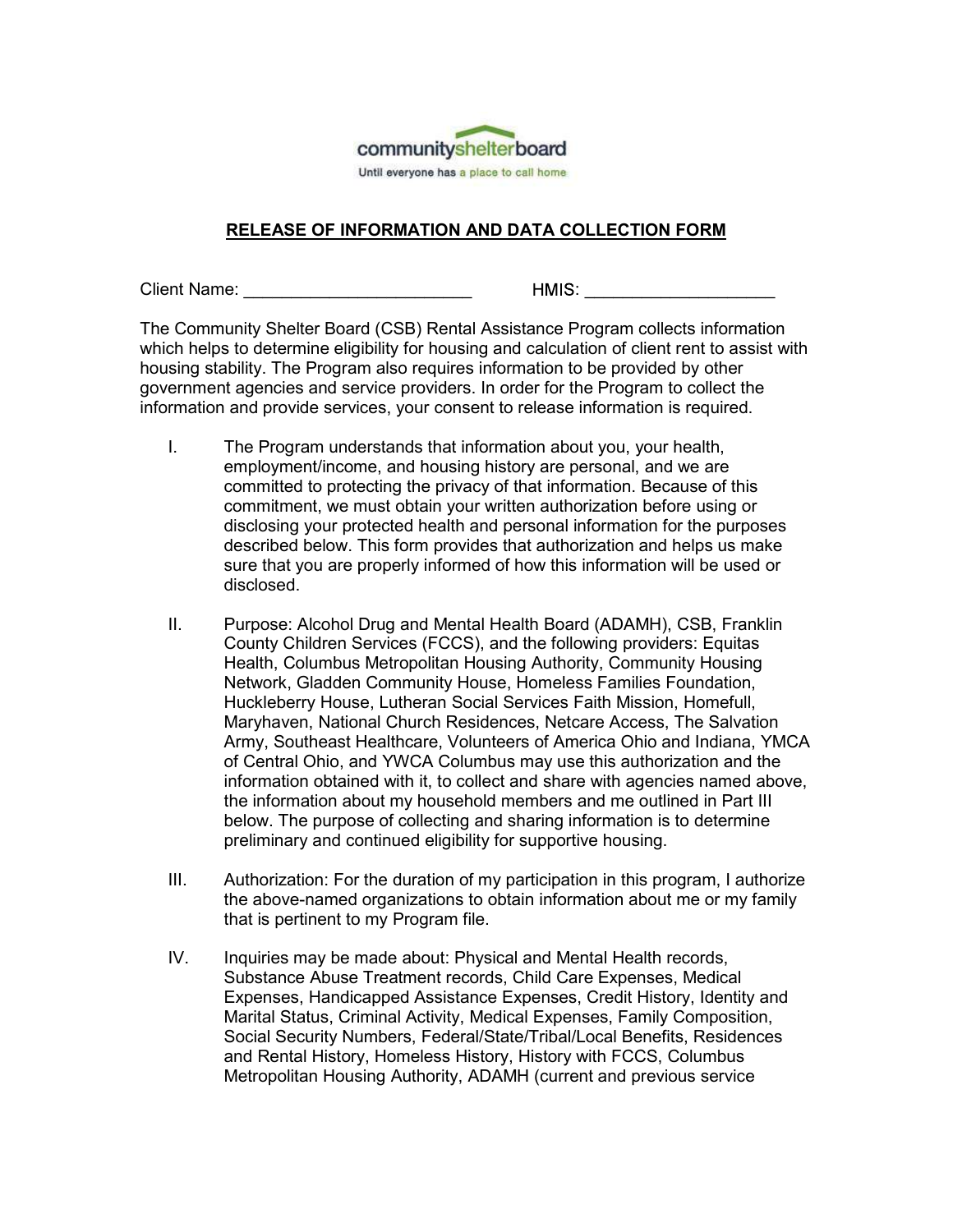utilization and linkage with ADAMH Provider Agencies), CSB programs, and Employment/Income/Pensions/Assets.

- utilization and linkage with ADAMH Provider Agencies), CSB programs, and<br>Employment/Income/Pensions/Assets.<br>Individuals/Organizations that may Release Information: Any individual or<br>organization including any governmental utilization and linkage with ADAMH Provider Agencies), CSB programs, and<br>Employment/Income/Pensions/Assets.<br>Individuals/Organizations that may Release Information: Any individual or<br>organization including any governmental utilization and linkage with ADAMH Provider Agencies), CSB programs, and<br>Employment/Income/Pensions/Assets.<br>Individuals/Organizations that may Release Information: Any individual or<br>organization including any governmental utilization and linkage with ADAMH Provider Agencies), CSB programs, and<br>Employment/Income/Pensions/Assets.<br>Individuals/Organizations that may Release Information: Any individual or<br>organization including any governmental utilization and linkage with ADAMH Provider Agencies), CSB programs, and<br>Employment/Income/Pensions/Assets.<br>Individuals/Organizations that may Release Information: Any individual or<br>organization including any governmental utilization and linkage with ADAMH Provider Agencies), CSB programs, and<br>Employment/Income/Pensions/Assets.<br>Individuals/Organizations that may Release Information: Any individual or<br>organization including any governmental utilization and linkage with ADAMH Provider Agencies), CSB programs, and<br>Imployment/Income/Pensions/Assets.<br>The providuals/Organization including any governmental organization may be asked to<br>release information. For examp utilization and linkage with ADAMH Provider Agencies), CSB programs, and<br>Employment/Income/Pensions/Assets.<br>Individuals/Organizations that may Release Information: Any individual or<br>organization including any governmental utilization and linkage with ADAMH Provider Agencies), CSB programs, and<br>Employment/Income/Pensions/Assets.<br>Individuals/Organizations that may Release Information: Any individual or<br>organization including any governmental utilization and linkage with ADAMH Provider Agencies), CSB programs, and<br>Employment/Income/Pensions/Assets.<br>Individuals/Organizations that may Release Information: Any individual or<br>organization including any governmental utilization and linkage with ADAMH Provider Agencies), CSB programs, and<br>Imployment/Income/Pensions/Assets.<br>
Imploymentions that may Release Information: Any individual or<br>
organization including any governmental organizat utilization and linkage with ADAMH Provider Agencies). CSB programs, and<br>Employment/Income/Pensions/Assets.<br>
Individuals/Organizations that may Release Information: Any individual or<br>
organization including any governmenta utilization and linkage with ADAMH Provider Agencies), CSB programs, and<br>Employment/Income/Pensions/Assets.<br>Individuals/Organizations that may Release Information: Any individual or<br>organization including any governmental utilization and linkage with ADAMH Provider Agencies), CSB programs, and<br>Employment/Income/Pensions/Assets.<br>Individuals/Organizations that may Release Information: Any individual or<br>organization including any governmental Employment/Income/Pensions/Assets.<br>
Individuals/Organizations that may Release Information may be easked to<br>
mergilease information may governmental organization may be equested from:<br>
release information. For example, inf Individuals/Organizations that may Release Information: Any individual or<br>organization including any governmental organization may be asked to<br>release information. For example, information may be requested from:<br>ADAMH, CMH Individuals/Organizations that may Release Information: Any individual or<br>organization including any governmental organization may be asked to<br>meriase information. For example, information may be requested from:<br>ADAMH, CMH  $V_{\perp}$ organization including any governmental organization may be asked to<br>release information. For example, information may be requested from:<br>ADAMH, CMHA, CSB, FCCS, housing providers mentioned in Section II<br>above, Banks and F above, Banks and Financial Institutions, Utility Companies, Landlords, Colleges, U.S. Social Security Administration, Providers of: Alimony, Services.
- ADAMH, CMHA, CSB, FCCS, housing providers mentioned in Section II<br>above, Banks and Financial Institutions, Utility Companies, Landords,<br>Employers Present and Past, Courts, U.S. Dept. of Veterans Affairs,<br>Welfare Agencies above, Banks and Financial Institutions, Utility Companies, Landlords,<br>Employers – Present and Past, Courts, U.S. Dept. of Veterans Affairs,<br>Welfare Agencies, Law Enforcement Agencies, Credit Bureaus, Schools or<br>Colleges, Employers – Present and Past, Courts, U.S. Dept. of Veterans Affairs,<br>Welfare Agencies, Law Enforcement Agencies. Credit Bureaus, Schools or<br>Colleges, U.S. Social Security Administration, Providers of: Alimony,<br>Substance A Welfare Agencies, Law Enforcement Agencies, Credit Bureaus, Schools or Colleges, U.S. Social Security Administration, Providers of. Alimony, Golleges, U.S. Social Security Administration, Providers of. Alimony, Credit, Han Colleges, U.S. Social Security Administration, Providers of: Alimony, Colleges, U.S. Social Security Administration, Providers of Alimony, Support, Credit, Handicapped Assistance, Medical Care (including mental health serv Support, Credit, Handicapped Assistance, Medical Care (including mental<br>Services), Pensions/Annuities, Emergency Shelters and Housing<br>Services.<br>Revocation: I understand that I have the right to revoke this authorization at Revocation: I understand that I have the right to revoke this authorization at<br>any time by notifying the CSB Housing Department in writing at: 355 E.<br>Campus View Blvd., Suite 250, Columbus, OH 43235. I understand that the<br> Revocation: I understand that I have the right to revoke this authorization at carp time by notifying the CSB Housing Department in writing at : 355 E.<br>Campus View Blvd., Suite 250, Columbus, OH 43235. I understand that th VI.
- Campus View Bivd., Suite 250, Columbus, OH 43235. I understand that the<br>exocation is only effective after it is received and logged by the CSB Housing<br>Department. I understand that any use or disclosure made prior to the<br>r revocation is only effective after it is received and logged by the CSB Housing<br>Department. I understand that any use or disclosure made prior to the<br>revocation of this authorization will not be affected by the revocation Department. I understand that any use or disclosure made prior to the<br>revocation of this authorization will not be affected by the revocation and the<br>revocation will not apply to disclosures made in reliance on the authori revocation will not apply to disclosures made in reliance on the authorization. I<br>understand that alter the information is discobeal, federal or state law might<br>on tryotect it, and the recipient might re-disclose it.<br>Datab understand that after the information is disclosed, federal or state law might<br>not protect it, and the recipient might re-disclose it.<br>Database Matching Notice /Consent: 1 agree that the above-named<br>organizations using my not protect it, and the recipient might re-disclose it.<br>Database Matching Notice /Consent: I agree that the above-named<br>organizations using my information can conduct computer matching with other<br>government agencies inculd Database Matching Notice /Consent: I agree that the above-named<br>organizations using my information can conduct computer matching with other<br>government agencies including Federal, State, Tribal or Local agencies. The<br>govern Database Matching Notice /Consent: I agree that the above-named<br>organizations using my information can conduct computer matching with of<br>government agencies including Federal, State, Tribal or Local agencies. Th<br>government VII. Personnel Management, U.S. Social Security Administration, State Agencies.
- VIII. information in HMIS, the database which is used by agencies providing
- IX.